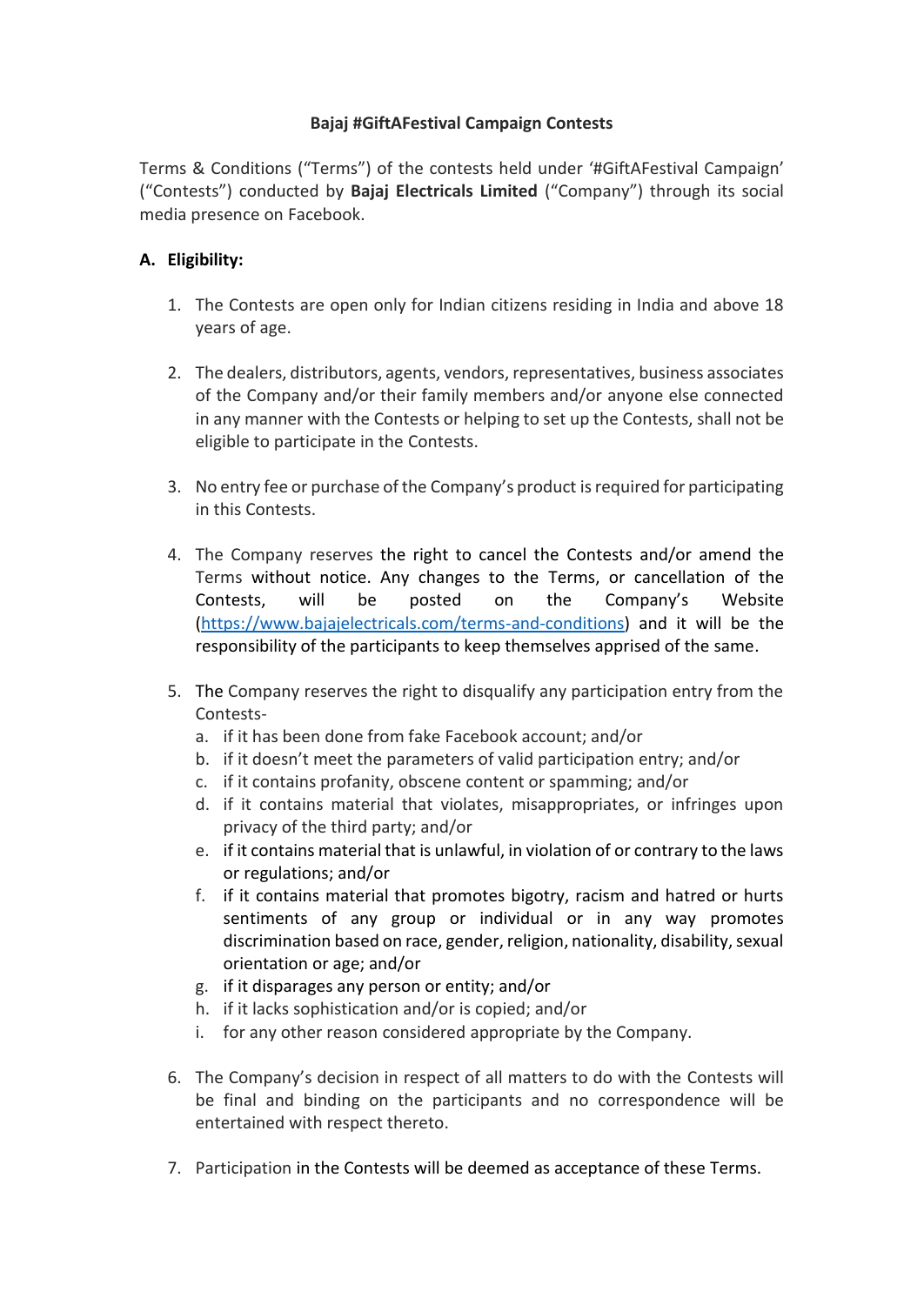## **B. Submission of Participation Entries:**

## **1. Contest 1:**

- a. For participating in this Contests, the participants are required to comment on the Videos posted by the Company under the #GiftAFestival on its Facebook page, dedicating it to their special person with narration of their gifting idea for special person and add #GiftAFestival and then share the Videos on their respective Facebook wall.
- b. The gifting ideas should be one of the following:
	- i. Gifting the Company's kitchen appliances products from (*[https://shop.bajajelectricals.com](https://www.google.com/url?sa=t&rct=j&q=&esrc=s&source=web&cd=1&cad=rja&uact=8&ved=2ahUKEwjZrKqrprPeAhVXTn0KHfJMAEYQFjAAegQIARAC&url=https%3A%2F%2Fshop.bajajelectricals.com%2F&usg=AOvVaw3NExXKWpZoYnRBX1IOkvsF)*); or
	- ii. Cooking something nice for the special person;
- c. Each individual shall be entitled to submit only one participation entry.
- d. The Contests shall begin on 2<sup>nd</sup> November, 2018 at 5:00 pm (IST) and end on 11 November, 2018 at 11:59 pm (IST). No participation entries will be permitted/ accepted after the end of scheduled time.

## **2. Contest 2:**

- a. For participating in this Contests, the participants are required to comment answering the question on the 'Pakoda film Video' posted by the Company under the #GiftAFestival on its Facebook page and then share the said Video on their own Facebook wall.
- b. Each individual shall be entitled to submit only one participation entry.
- c. The Contests shall begin on  $2^{nd}$  November, 2018 at 5:00 pm (IST) and end on 11th November, 2018 at 11:59 pm (IST). No participation entries will be permitted/ accepted after the end of scheduled time.

# **3. Contest 3:**

- a. For participating in this Contests, the participants are required to comment answering the question on the 'Gajar Ka Kalwa film Video' posted by the Company under the #GiftAFestival on its Facebook wall and then share the said Video on their own Facebook wall.
- b. Each individual shall be entitled to submit only one participation entry.
- c. The Contests shall begin on  $2^{nd}$  November, 2018 at 5:00 pm (IST) and end on 11th November, 2018 at 11:59 pm (IST). No participation entries will be permitted/ accepted after the end of scheduled time.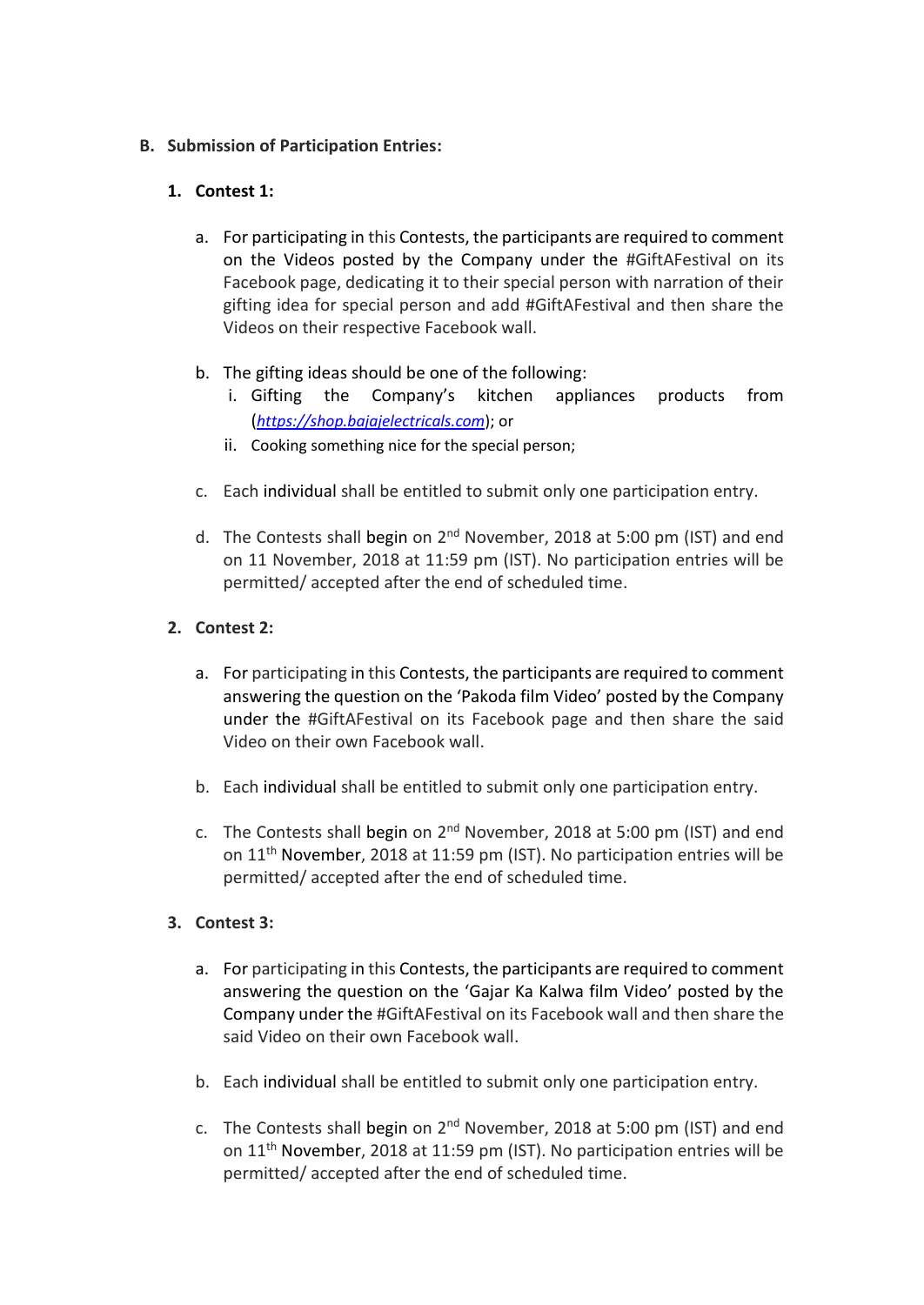#### **C. Prizes:**

- 1. On closure of the Contest 1, three (3) participants giving best answers will be selected as winners, who will receive discount coupon worth Rs.2,000/ redeemable on *[https://shop.bajajelectricals.com](https://www.google.com/url?sa=t&rct=j&q=&esrc=s&source=web&cd=1&cad=rja&uact=8&ved=2ahUKEwjZrKqrprPeAhVXTn0KHfJMAEYQFjAAegQIARAC&url=https%3A%2F%2Fshop.bajajelectricals.com%2F&usg=AOvVaw3NExXKWpZoYnRBX1IOkvsF)*.
- 2. On closure of the Contest 2, three (3) participants will be randomly selected as winners, who will receive discount coupon worth Rs.1,000/- redeemable on *[https://shop.bajajelectricals.com](https://www.google.com/url?sa=t&rct=j&q=&esrc=s&source=web&cd=1&cad=rja&uact=8&ved=2ahUKEwjZrKqrprPeAhVXTn0KHfJMAEYQFjAAegQIARAC&url=https%3A%2F%2Fshop.bajajelectricals.com%2F&usg=AOvVaw3NExXKWpZoYnRBX1IOkvsF)*.
- 3. On closure of the Contest 3, three (3) participants will be randomly selected as winners, who will receive discount coupon worth Rs.1,000/- redeemable on *[https://shop.bajajelectricals.com.](https://www.google.com/url?sa=t&rct=j&q=&esrc=s&source=web&cd=1&cad=rja&uact=8&ved=2ahUKEwjZrKqrprPeAhVXTn0KHfJMAEYQFjAAegQIARAC&url=https%3A%2F%2Fshop.bajajelectricals.com%2F&usg=AOvVaw3NExXKWpZoYnRBX1IOkvsF)*
- 4. The said discount coupons offered as prizes will be subject to the terms and conditions attached thereto.
- 5. The winner of this Contests will be announced on the Company's "Facebook", on 20th November, 2018 and will also be notified on his/her email ID and/or phone number along with the details of the prize.
- 6. The winners will be required to provide the copies of valid proof of identification, proof of address and such other details as per communication sent by the Company. In the event of discrepancy in the said documents, such winners will be disqualified and will become ineligible to claim the prize.
- 7. If the winner fails to redeem the prize within its validity period mentioned therewith, it will lapse, without any obligation on the Company to renew/ reissue the same.
- 8. The prizes are non-transferable and no cash alternate to the prizes will be offered.
- 9. The Company reserves the right to substitute any prize with another without giving notice.

#### **D. Intellectual Property Rights:**

- 1. The participant must be the sole owner of the intellectual property rights in the participating entries.
- 2. The participant shall retain ownership rights in the participation entry. However, by participating in the Contests, the participant agrees and grants the Company (and any third party authorised by the Company) the right to edit, adapt, use, reproduce, publish, display, transmit, copy, amend, store and broadcast in any media now known or hereafter discovered (including but not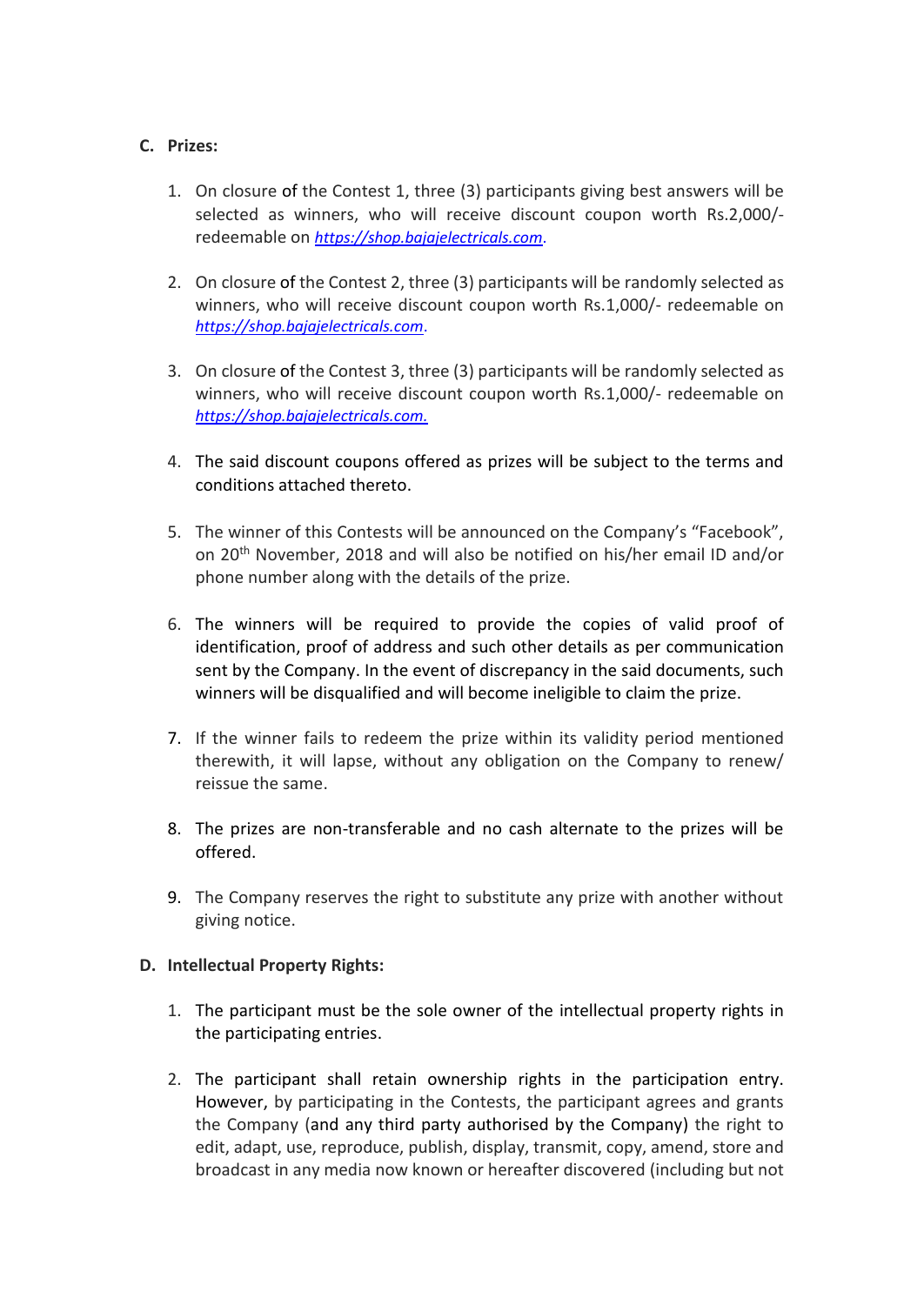limited to the World Wide Web), the participant's name, photograph, entry (images/ narratives) and likeness, without limitation, for any advertising promotional purposes or otherwise, without any compensation to the participant and/or his/her successors and assigns. Participation in this Contests would constitute Participant's irrevocable assignment and transfer to the Company of the foregoing rights.

3. No person shall be entitled to use the Company's logo, brand name, word mark or trademarks to promote any products and/or for any reason whatsoever on Facebook platform and/or any other platform, without the prior written permission from the Company.

## **E. Liability:**

- 1. The Company will not be responsible for the contents of the participants' entries. The Company absolves itself from any and all claims and/or liabilities (if any) arising out of the contents of the participants' entries and/or any act/ conduct on their part.
- 2. The Company accepts no responsibility for any damage, loss, injury or disappointment of any kind suffered by any participant by entering in the Contests, including as a result of any participant winning or not winning any prize.
- 3. By participating in this Contests, the participants releases, discharges, indemnifies, and holds harmless the Company, its affiliates, and their respective officers, directors, employees, agents and representatives from any and all liability, loss, harm, injury, damage, cost and expense whatsoever arising directly or indirectly from participation in the Contests.
- 4. In the event, the Contests are termed as void due to introduction of new legislation or prohibition imposed by an amendment to the existing legislation or by judicial orders, the Company shall not be liable to award the prizes or any monetary/ non-monetary compensation in lieu thereof to the participants.
- 5. The Company will not be responsible for downtime on the website/ mobile App and related services, caused due to technicalities (like failure of hardware equipment, configuration issue, network congestion), or due to decisions/ changes in regulations that are carried out by Telephone Regulatory Authority of India, Reserve Bank of India, Department of Telecommunication or any other statutory/regulatory authority.
- 6. Any attempt by the participants or other individuals to deliberately damage any website or page or undermine the legitimate operation of this Contests, including but not limited to any fraudulent claims, shall be deemed as violation of applicable civil and criminal laws. Should such an attempt be made, the